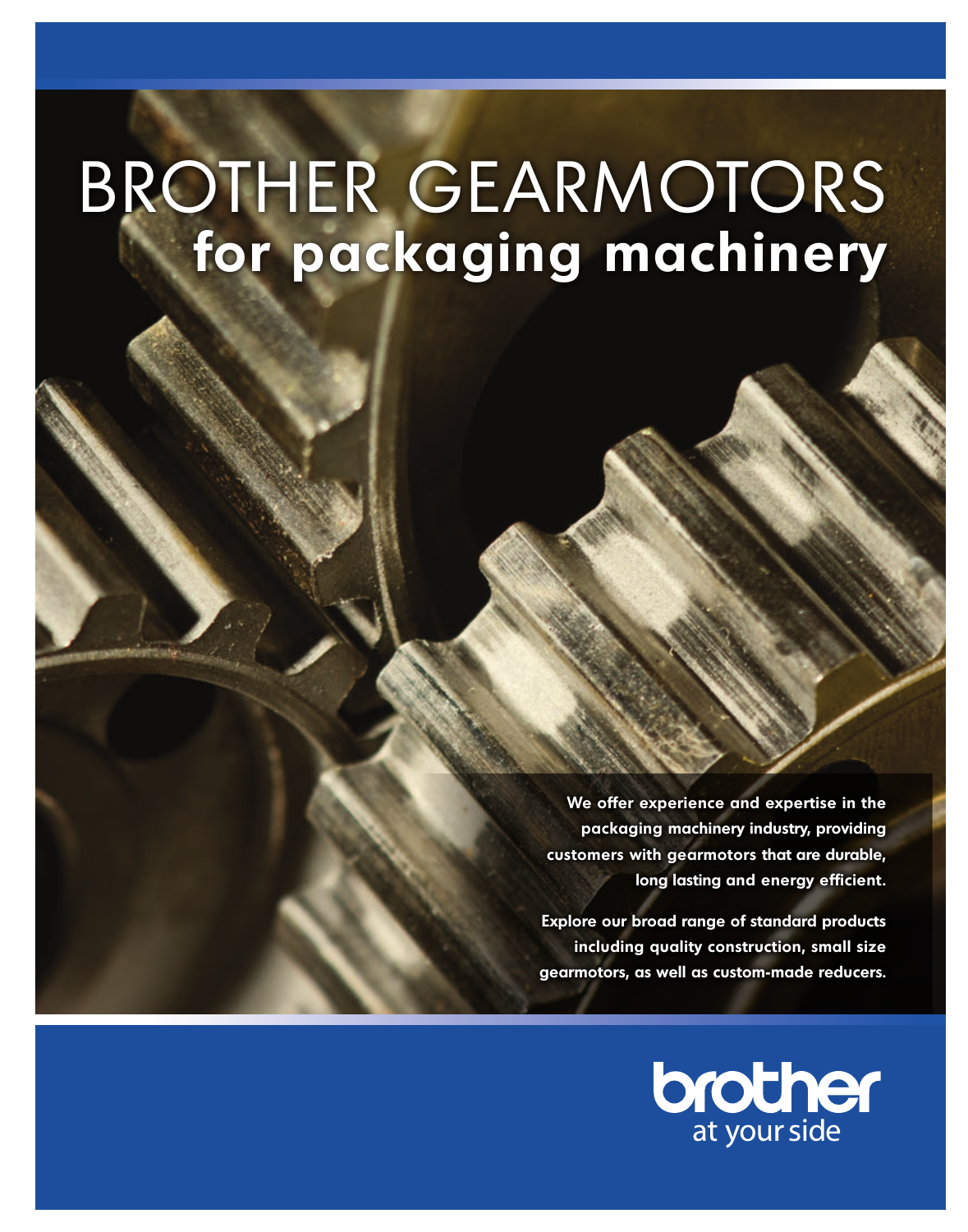# How do Brother Gearmotors impact the packaging machinery industry?





• Our special designs are standard with 16 ratio options and 6 voltage options. Brother Gearmotors offer flexibility in mounting configurations with more than 10 different options.









- All motors carry a high-grade synthetic grease standard, which means they are lubricated for the life of the product, helping to eliminate costly downtime for lubrication changes.
- Our industrial expertise in packaging, unit handling, food processing and other markets helped us advance our technology. Our gearmotors meet the demand for smaller, lighter, more reliable and energy-efficient power transmission. All special designs are standard in Brother Gearmotors.
- Brother Gearmotors offer high-quality, durable paint coating applied with an electrostatic process. This consistent, tough and chemically resistant coating withstands the toughest environments.
- We are on the cutting edge of energy-efficient technology. Our induction motors either meet or exceed many regulations for motor efficiency, and we offer a full range of energy-efficient IPM gearmotors that already exceed many regulations for energy efficiency.
- Brother Gearmotors offer a global product design with international voltages for EU, Australia and Asia. CE, RoHS and CCC are available.

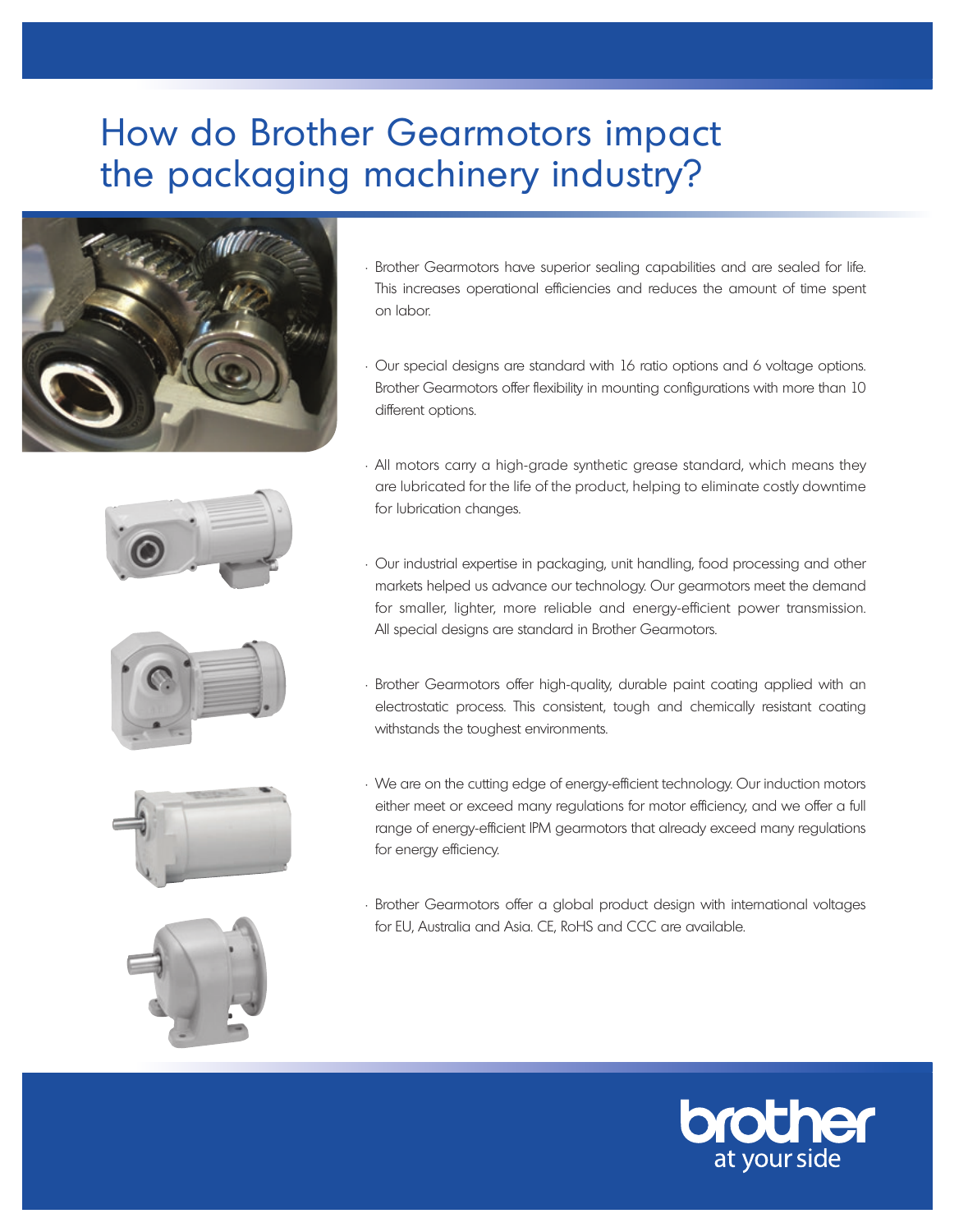

## We kicked our manufacturing capabilities into high gear

Brother Gearmotors has opened a new, centrally located, state-ofthe-art manufacturing facility in Bartlett, Tennessee. Moving into this 1.5 million square-foot space, both ISO 9001:2008 and ISO 14001:2004 certified, allows us to offer an even higher level of service and broader product mix to our customers.

With all this added technology and space, our goal is to shrink our lead times – from order placement to shipping – to an estimated 3-5 days.

#### **Experience our enhanced operations:**

- **•3X the output capacity (estimated)**
- **•Fast assembly and delivery**
- **•Expedited service**
- **•On-site maintenance and repair**

## CUSTOMER STORY:

### **Increased Sales and Improved Operational Efficiencies**

Modular Packaging Machinery is a leading provider of packaging equipment and solutions. Company president, Clifford Smith, knows first-hand the value of Brother Gearmotors.

The competitor gearboxes he was using caused product failures and leakage. It was time for Clifford to make some changes, and he turned to Brother Gearmotors for help.

"Brother Gearmotors gave us a simpler and faster way to build and install our conveyor systems. I've now been using Brother Gearmotors for 15 years because they offer superior dependability and quality construction. These motors have a long life and offer easy installation through their shaft construction, which translates into a maintenance-free.<sup>\*</sup> highly reliable product.

The team has always been extremely responsive with our needs, even when we need a gearmotor that is out of scope with a different gear ratio or horsepower. They are always willing and available to help with new applications. Brother Gearmotors have been running our conveyer systems 24/7 for 15 years without any issues."

- Clifford Smith, President, Modular Packaging Systems, Inc.

\*Based on customer's experience with Brother Gearmotors